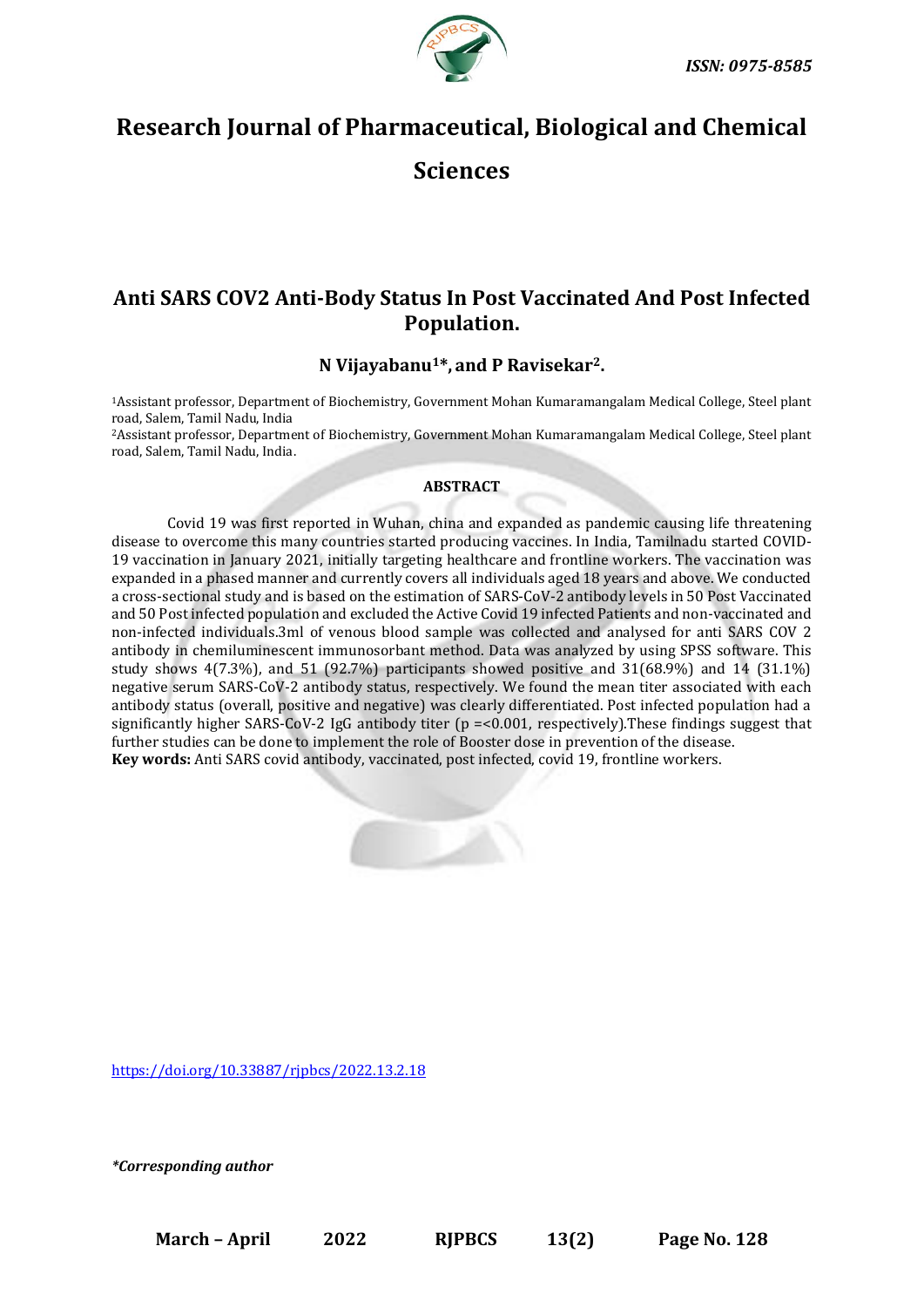

#### **INTRODUCTION**

Coronavirus disease-2019 (COVID-19) is caused by the severe acute respiratory syndrome coronavirus-2 (SARS-CoV-2). COVID-19 was first reported in Wuhan, China, in December 2019, and the outbreak was subsequently declared a pandemic by the World Health Organization (WHO) on March 11, 2020 [1]. With more than 30 million cases (21,961 cases per million population) and 0.48 million deaths till July 2021. India has the second largest number of COVID-19 cases reported globally [2] and also experienced a more severity of COVID-19 in March–June 2021 faced increased mortality, affecting all states of India [3].On 16 January 2021, India initiated COVID-19 vaccination with BBV152 (Covaxin; Bharat Biotech International, HyChAdOx1 nCoV-19 (Covishield, Serum Institute of India, Pune) for healthcare and frontline workers. The vaccination expanded in a phased manner to cover individuals aged 60 years and above and those between 45 and 59 years with comorbidities (phase 2, 1 March 2021), all individuals aged 45 years and above (phase 3, 1 April 2021), and all India 18years and above (phase 4, 1 May 2021) [4].Antibodies are detected in the blood of people who have been previously infected with or vaccinated against a virus that causes a disease; they show the body's efforts (past infection) or preparedness (past infection or vaccination) to fight off a specific virus. Once they are made, antibodies may protect people from getting that infection or getting severely ill for some time afterward. Antibodies, whether from infection or vaccination, wane (or diminish) over time. How quickly antibodies wane is different for each disease and each person. Tamil nadu experienced a severe cases of COVID-19 in March–June 2021, affecting all districts and more than 3 lakhs cases and 10000 deaths reported till July 2021, Salem district started COVID-19 vaccination in January 2021, initially targeting healthcare and frontline workers. The vaccine was expanded in a phased manner and currently covers all individuals aged 18 years and above. Although, an RT-PCR test is gold standard method in detecting an active case of COVID-19, In contrast to tracking active cases, antibody detection can provide information on individual and herd-acquired immunity against SARS-CoV-2. In addition, an antibody assay can help to estimate the number of people within a community who remain potential cases. During the pandemic period, we quantitatively evaluated the SARS-CoV-2 antibodies in post vaccinated and infected individuals in Salem district.

#### **MATERIALS AND METHODS**

It is a cross sectional study. Ethical clearance was obtained from the institutional ethical committee. After getting consent from the individuals, blood sample of 3ml in plain tubes (clot activator tube) are collected in 50 post vaccinated and 50 post infected individuals SARS-CoV-2 antibody level is performed with eCLIA(e411) Analyser available in our department.the Biochemistry of Govt. Mohan Kumaramangalam Medical College, Salem .SARS-CoV-2 antibody level is Active Covid 19 infected Patients and non-vaccinated and non-infected were excluded in this study.

#### **RESULTS AND DISCUSSION**

In total, 100 post vaccinated and post infected individuals were included for this study. From table 1, 4(7.3%),and 51 (92.7%) participants showed positive and 31(68.9%) and 14 (31.1%) showed negative serum SARS-CoV-2 antibody status, respectively.

From table 2 based on chisquare test we found that the mean titer associated with each antibody status (overall, positive and negative) was clearly differentiated. Post infected population had a significantly higher SARS-CoV-2 IgG antibody titer pearson chi-square value-41.303 (p =<0.001). Since the p value is <0.0001 the association of covid-19 infectious status and raise in antibody titre is highly significant.

Antibody against SARS-CoV-2 will play an essential role in determining the true prevalence of this virus. This is particularly true if one considers the constant discussions around positive and negative predictive values of molecular tests for SARS-CoV-2.. Given that the rate of asymptomatic infection with SARS-CoV-2 continues to be refined, with previously reported rates ranging from 4% to 80% across different populations and exposure scenarios, such seroprevalence studies will allow us to establish a more accurate regional or national denominator for the number of infected individuals, which will ultimately help to determine a true case fatality rate [5-9]It is important to note that natural infection induces both mucosal antibody responses (secretory immunoglobulin A (IgA)) and systemic antibody responses (IgG). The upper respiratory tract is thought to be mainly protected by secretory IgA, whereas the lower respiratory tract is thought to be mainly protected by IgG[10,11,12]. Vaccines that are administered

**March – April 2022 RJPBCS 13(2) Page No. 129**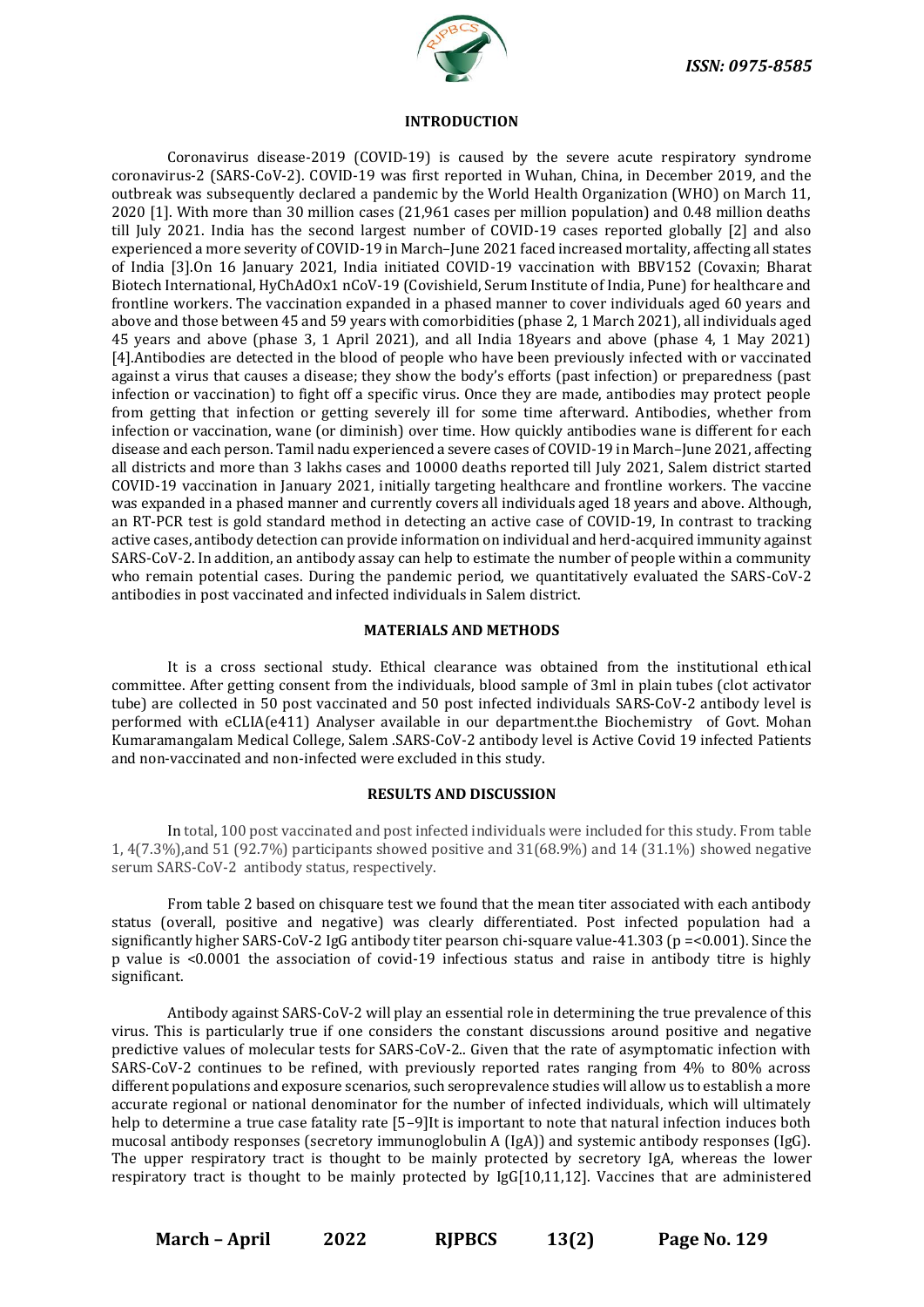

intramuscularly or intradermally induce mainly IgG, and no secretory IgA. It is therefore possible that most vaccines currently in development induce disease-preventing or disease-attenuating immunity.Our study findings indicated a relatively high frequency of positive SARS-CoV-2 antibody status in post infected population when compared to post vaccinated . in overall statistics both post infected and post vaccinated group shows increase in antibody titre. Our results suggest that COVID-19 might already have been present at the early stage of the pandemic. Several previous studies have evaluated SARS-CoV-2 antibody profiles in patients with COVID-19 [13]; Serial evaluation of SARS-CoV-2 IgG antibody status is likely to reveal risk factors associated with COVID-19 susceptibility and mechanisms of disease spread.

| ۰.<br>×<br>٠<br>۰. |  |
|--------------------|--|
|--------------------|--|

| Covid19Infectionstatus * ABCAT Cross tabulation |                 |       |       |        |  |  |
|-------------------------------------------------|-----------------|-------|-------|--------|--|--|
| COVID-19 INFECTION STATUS                       |                 | ABCAT |       | Total  |  |  |
|                                                 |                 | <5    | >5    |        |  |  |
|                                                 | <b>INFECTED</b> |       | 51    | 55     |  |  |
|                                                 |                 | 7.3%  | 92.7% | 100.0% |  |  |
|                                                 | VACCINATED      | 31    | 14    | 45     |  |  |
|                                                 |                 | 68.9% | 31.1% | 100.0% |  |  |
| TOTAL                                           |                 | 35    | 65    | 100    |  |  |
|                                                 |                 | 35.0% | 65.0% | 100.0% |  |  |

| -<br>۰.<br>٠<br>×<br>۰.<br>۰, |  |
|-------------------------------|--|
|-------------------------------|--|

| <b>Chi-Square Tests</b>            |         |    |                 |                |                |  |  |  |
|------------------------------------|---------|----|-----------------|----------------|----------------|--|--|--|
|                                    | Value   | df | Asymp. Sig. (2- | Exact Sig. (2- | Exact Sig. (1- |  |  |  |
|                                    |         |    | sided)          | sided)         | sided)         |  |  |  |
| Pearson Chi-Square                 | 41.303a |    | .000            |                |                |  |  |  |
| Continuity Correction <sup>b</sup> | 38.639  |    | .000            |                |                |  |  |  |
| Likelihood Ratio                   | 45.020  |    | .000            |                |                |  |  |  |
| Fisher's Exact Test                |         |    |                 | .000           | .000           |  |  |  |
| N of Valid Cases                   | 100     |    |                 |                |                |  |  |  |

SINCE THE P VALUE IS <0.001 the association of covid-19 infectious status and raise in antibody titre is highly significant.

### **CONCLUSION**

Hence, anti SARS-CoV-2 antibody analysis can help for preventing reinfection, severity of the disease and to implement the role of Booster dose in prevention of the disease.

#### **REFERENCES**

- [1] World Health Organization. Coronavirus Disease (COVID-19) Situation Reports. (2020). Available online at: https://www.who.int/emergencies/diseases/novel-coronavirus-2019/situationreports/ (accessed October 10, 2020).
- [2] World Health Organization. WHO coronavirus (COVID-19) dashboard. Geneva: World Health Organization; 2021 [cited 2021 Jul 28].https://covid19.who.int/table
- [3] Government of India. #IndiaFightsCorona COVID-19. New Delhi: Government of India; 2021 [cited 2021 Dec 8]. Available from:https://www.mygov.in/covid-19
- [4] Ministry of Health and Family Welfare. Frequently asked questions. New Delhi: Ministry of Health and Family Welfare; 2021
- [5] Wolfel R, Corman VM, Guggemos W, Seilmaier M, Zange S, Muller MA, Niemeyer D, Jones TC, Vollmar P, Rothe C, Hoelscher M, Bleicker T, Brunink S, Schneider J, Ehmann R, Zwirglmaier K, Drosten C, Wendtner C. 1 April 2020. Virological assessment of hospitalized patients with COVID-2019. *Nature.*
- [6] Mizumoto K, Kagaya K, Zarebski A, Chowell G. 2020. Estimating the asymptomatic proportion of coronavirus disease 2019 (COVID-19) cases on board the Diamond Princess cruise ship, Yokohama, Japan, 2020. *Euro Surveill* 25:pii=2000180.